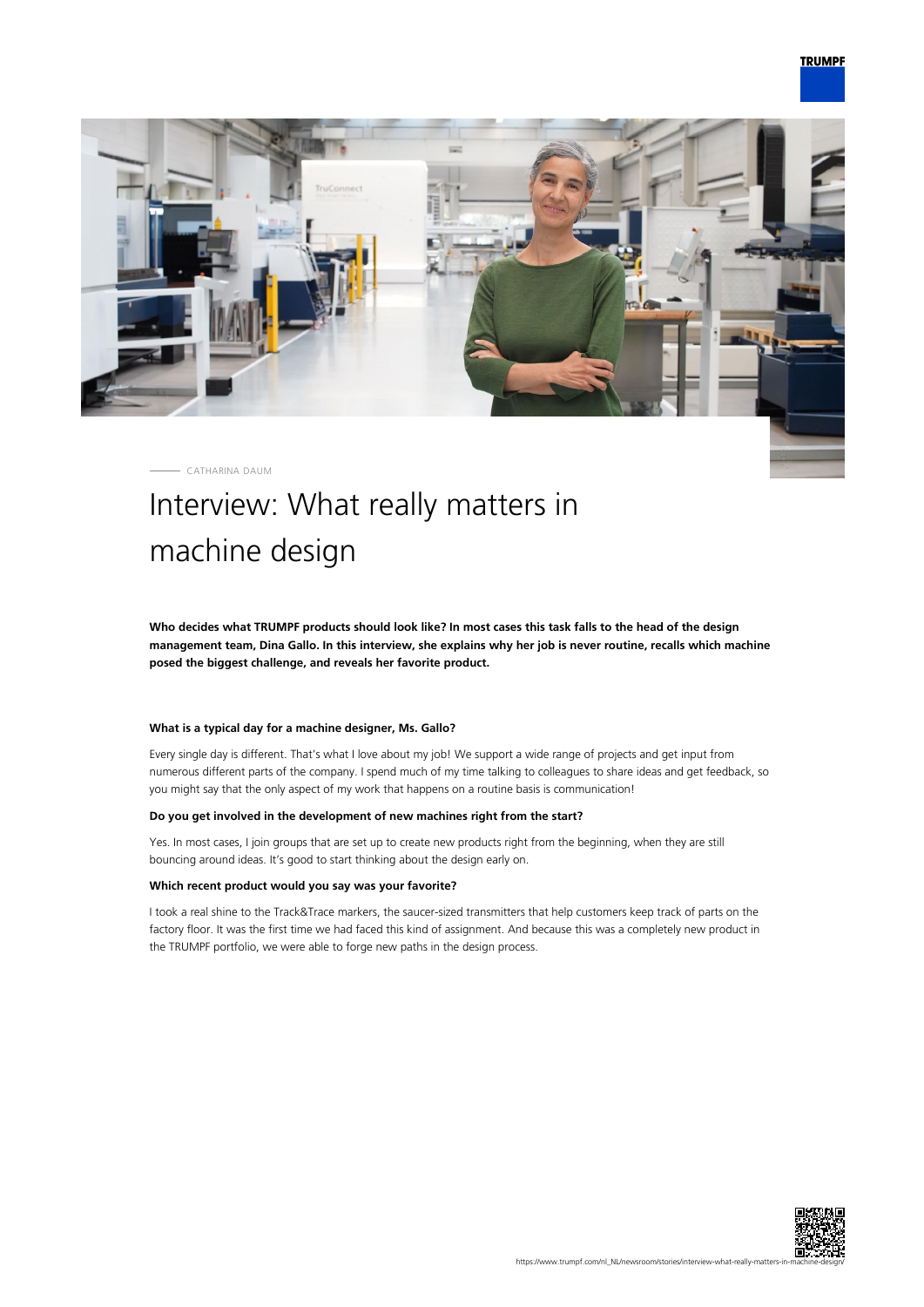

Dina Gallo had free rein when it came to designing the Track&Trace marker. The round design was the shape she ultimately found most appealing. © TRUMPF

#### **They certainly look good! In fact, you even won the Red Dot Design Award 2019 for your efforts.**

Yes, I was absolutely delighted. The Red Dot Jury singled us out for the Best of the Best distinction.

#### **And that's not the first time you have won a prize for your designs. Juries are clearly impressed by your work. What is it that makes TRUMPF machines stand out?**

That's a good question! I would say we take a very consistent approach to our designs, thinking carefully about the details and how we can perfect each and every product. The TRUMPF style of design is high-quality, well-conceived and understated. A classic combination!

## **You joined TRUMPF seven years ago. How did you learn about the machines? Did you actually do some punching, bending and laser machining yourself?**

No, but I got a lot of training in all the products. And, of course, I have always had the good fortune to be surrounded by so many highly skilled colleagues who I can turn to at any time. That was particularly important early on, because however exciting the products are, they can be very challenging in design terms.

### **How important is machine design in the general scheme of things? Isn't it more important how they work rather than how they look?**

TRUMPF has a long tradition of focusing on design. The company has always believed that its machines should not just feature state-of-the-art technology, but also attractive designs. What was missing was a design concept that spanned all the company's technologies. That's what I brought in. The appearance of the product emphasizes its solidity, and this sense of robustness is visually enhanced by the nicely balanced surface ratios of the sheet metal elements. We don't always need to have squared edges, as demonstrated by the Track&Trace marker. What matters is getting the details exactly right. Of course, we're always working on making the TRUMPF product design even better. Despite having clear and consistent rules, our design language is very versatile, so I would say we're well equipped to meet future challenges.

#### **What feedback have you received from customers?**

Many of them set great store by how their products look. They like their machines to not only work perfectly, but also to have a high-quality appearance. We often hear that kind of feedback.

### **Digitalization is a major topic at TRUMPF and throughout the industry. Does it influence your work?**

Absolutely. Nowadays we're not just designing hardware, but also software. We're working on app design and identifying what users want from their touchscreen displays. When it comes to design, it's important to follow the same approach for digital components as we do for machines and tools. That's part of my job as a designer.